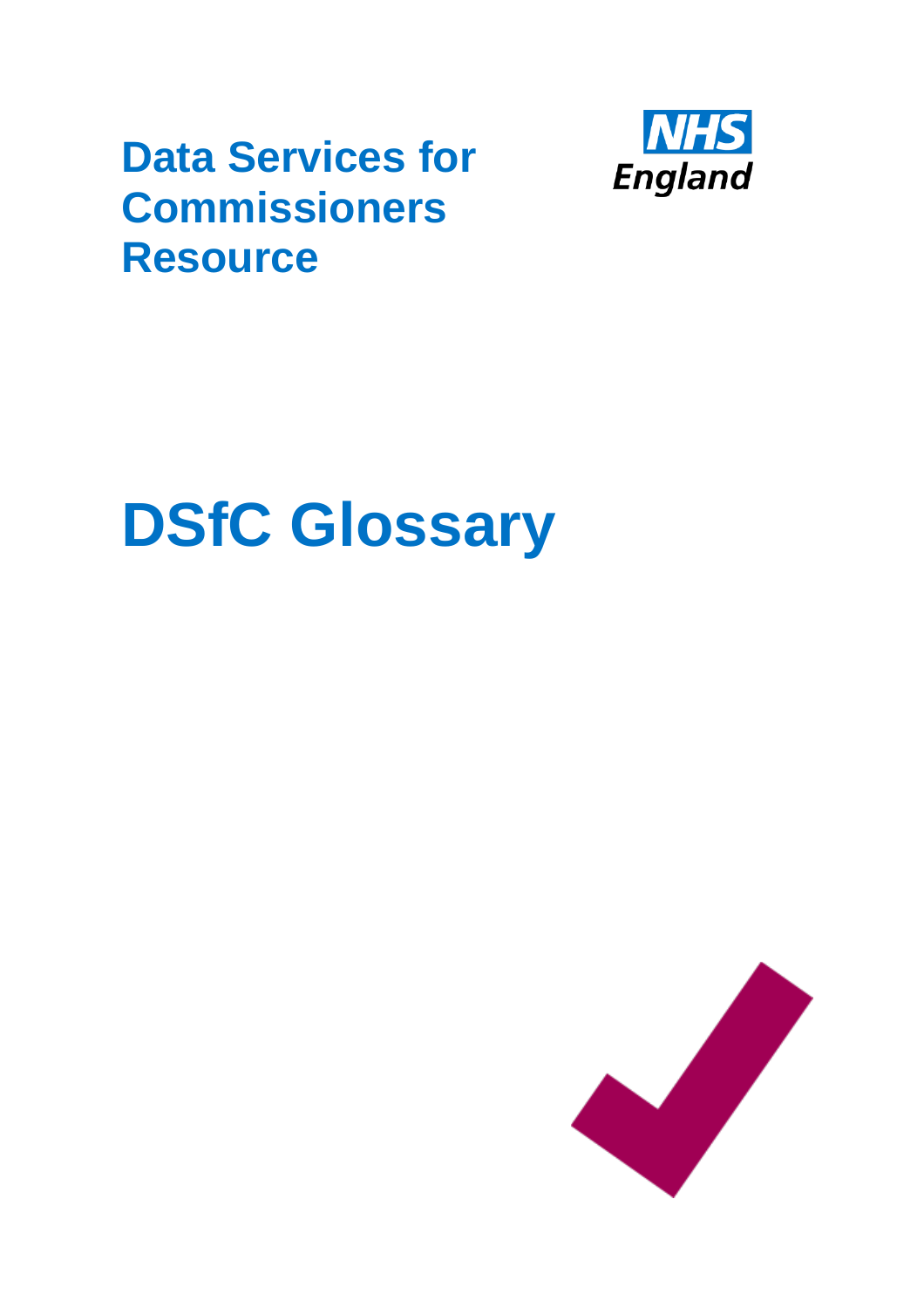## DSfC Glossary

Version number: 1.0

First published: March 2016

Prepared by: Data Services for Commissioners (DSfC), NHS England

Classification: OFFICIAL

This information can be made available in formats, such as easy read or large print, and may be available in alternative languages, upon request. Please contact the DSfC team on [england.dsfc@nhs.net.](england.dsfc@nhs.net)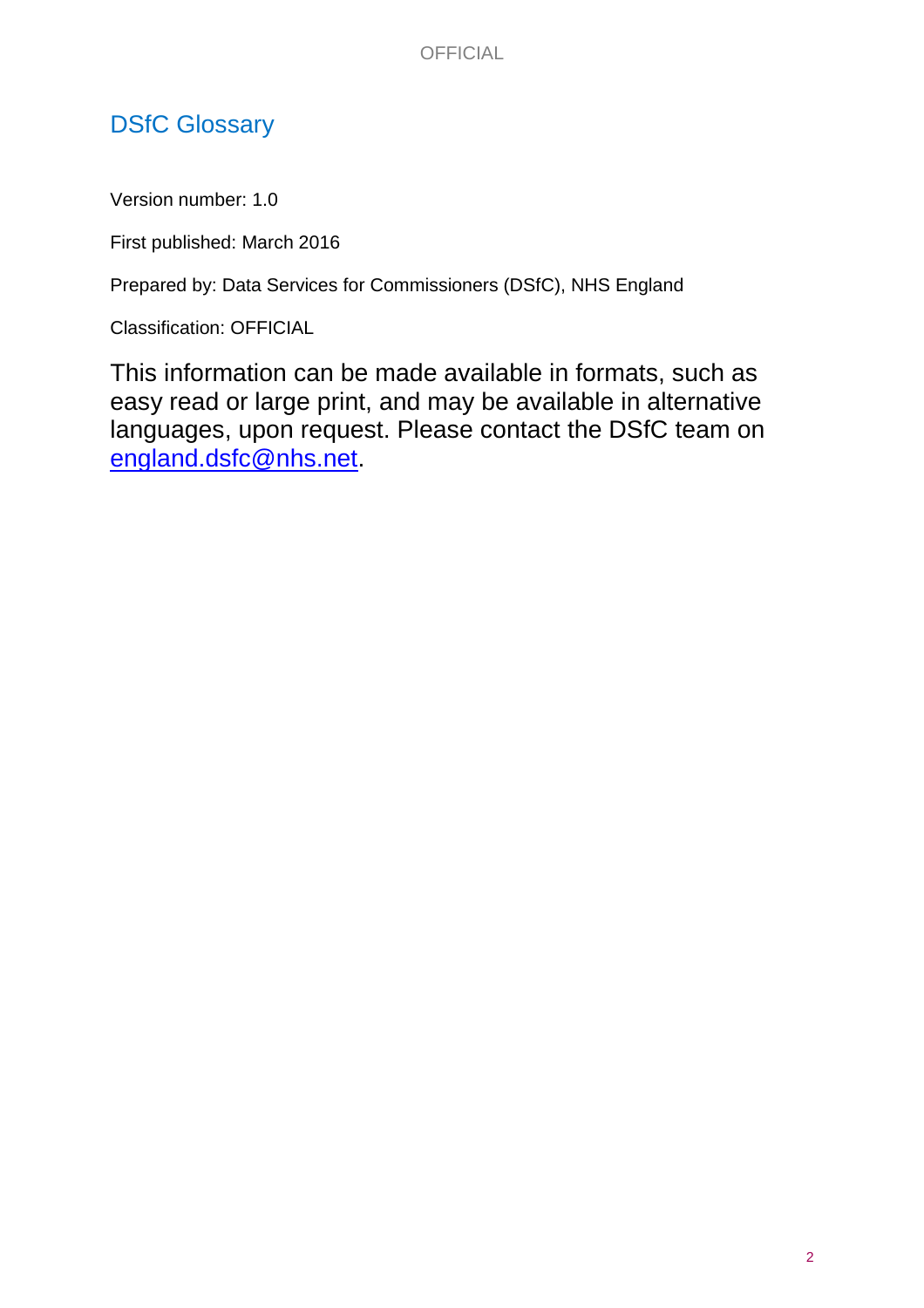## **1 Glossary**

| <b>Item</b>                                                                 | <b>Abbreviation</b> | <b>Definition</b>                                                                                                                                                                                                                                                                                                                                      |
|-----------------------------------------------------------------------------|---------------------|--------------------------------------------------------------------------------------------------------------------------------------------------------------------------------------------------------------------------------------------------------------------------------------------------------------------------------------------------------|
| Anonymisation in<br>context                                                 |                     | The procedure by which identifying fields are<br>removed and replaced with an artificial<br>identifier, which can be used to re-identify<br>people if necessary.                                                                                                                                                                                       |
| Child and<br><b>Adolescent Mental</b><br><b>Health Services</b><br>Data Set | <b>CAMHS</b>        | CAMHS is now incorporated into the MHSDS.                                                                                                                                                                                                                                                                                                              |
| <b>Children and Young</b><br>People's Health<br><b>Services Data Set</b>    | <b>CYPHS</b>        | An information standard, approved by the<br>governing standards body, which defines a<br>patient-level dataset. The CYPHS dataset is<br>an 'output dataset'; therefore it sets out to<br>describe "what should be extracted" from local<br>IT systems and periodically be submitted to<br>the central data warehouse.                                  |
| Data Services for<br>Commissioners<br>(DSfC) Resource                       |                     | Resource on NHS England's DSfC website<br>that will host conformed dataset<br>specifications, associated guidance<br>documents and other DSfC resources to<br>benefit providers and commissioners. These<br>include commissioners' ability to benchmark<br>and reduce the burden of flowing multiple<br>specifications for similar purposes.           |
| Commissioning<br><b>Support Unit</b>                                        | CSU                 | Support commissioners to discharge their<br>responsibilities by providing business<br>intelligence, health and clinical procurement<br>services and back-office administrative<br>functions.                                                                                                                                                           |
| Common<br>Pseudonym                                                         |                     | A pseudonym that is consistent for the same<br>individual across datasets for different health<br>care services. This is integral for linkage that<br>is one of the key deliverables of the DSfC<br>programme.                                                                                                                                         |
| Community<br><b>Information Data Set</b>                                    | CIDS                | A patient level, output based, secondary uses<br>dataset aimed at collecting robust,<br>comprehensive, nationally consistent and<br>comparable person-based information on<br>patients who are in contact with Community<br>Services. This dataset has been mandated by<br>SCCI for local collection only and is not<br>currently nationally mandated. |
| Conformance                                                                 |                     | In this case, conformance is creating a<br>dataset that is consistent across providers and<br>commissioners of healthcare to allow<br>consistent and comprehensive reporting.                                                                                                                                                                          |
| Core Data Identifiers                                                       |                     | Common fields throughout datasets which will                                                                                                                                                                                                                                                                                                           |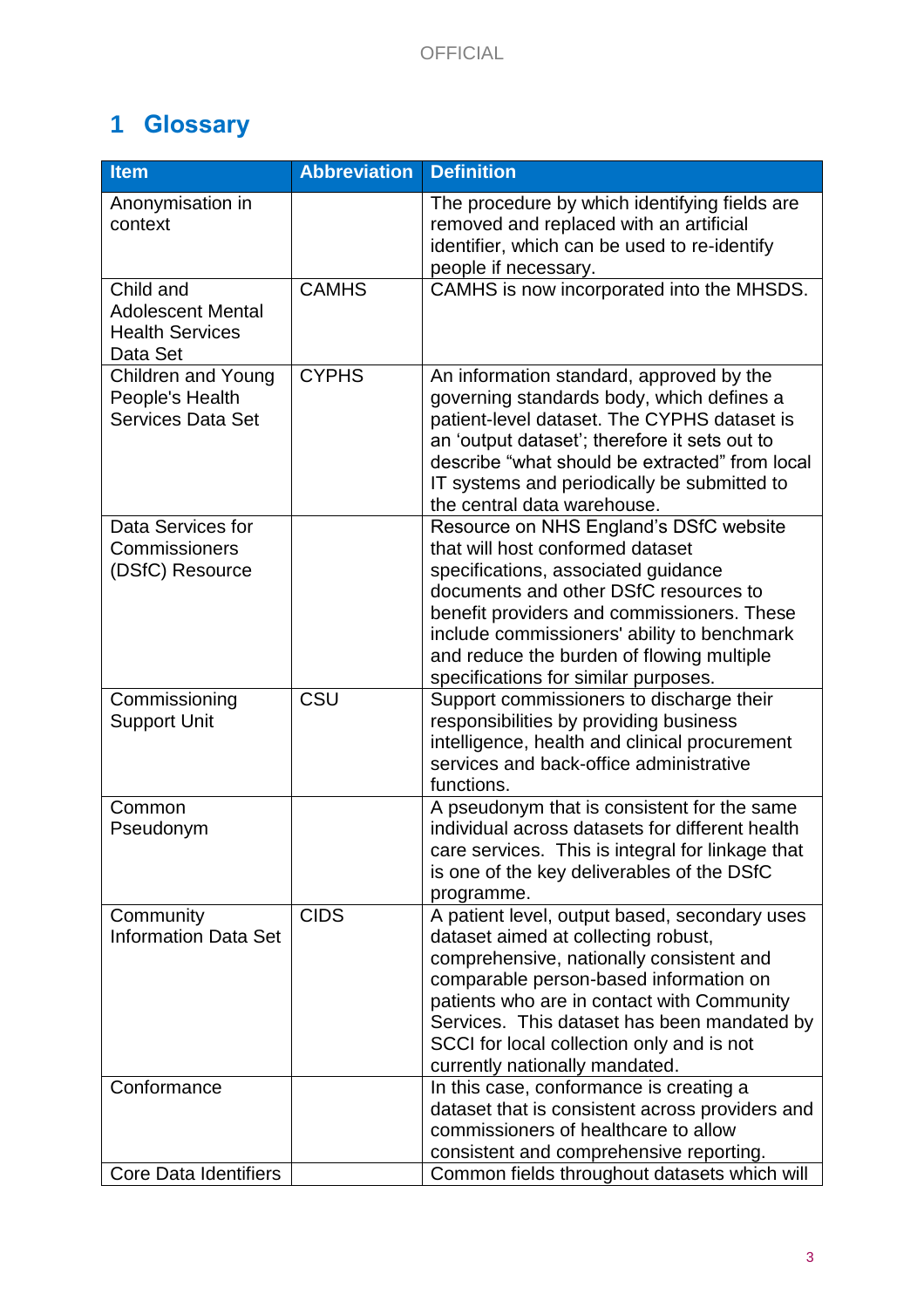| <b>Item</b>            | <b>Abbreviation</b> | <b>Definition</b>                                                                         |
|------------------------|---------------------|-------------------------------------------------------------------------------------------|
|                        |                     | be used in the derivation of a common                                                     |
|                        |                     | pseudonym and linkage between datasets.                                                   |
| Data Development       | <b>DDU</b>          | Team within the DSfC programme working on                                                 |
| Unit                   |                     | gathering requirements on, and designing,                                                 |
|                        |                     | conformed datasets.                                                                       |
| Data Flow              |                     | A flow of data contained in a dataset from a                                              |
|                        |                     | provider to a commissioner, and eventually to                                             |
|                        |                     | the HSCIC.                                                                                |
| Data Linkage           |                     | The process of linking data across various                                                |
|                        |                     | datasets, which will be theoretically possible                                            |
|                        |                     | using the proposed consistent pseudonym.                                                  |
|                        |                     | This would allow analysis of a patient's entire                                           |
|                        |                     | pathway through various types of healthcare,                                              |
|                        |                     | resulting in improved care.                                                               |
| Data Services for      | <b>DSfC</b>         | A programme of work established across NHS                                                |
| Commissioners          |                     | England and HSCIC to develop an end state                                                 |
|                        |                     | model for data by which commissioners can                                                 |
|                        |                     | get access to data in a legal manner.                                                     |
| Data Services for      | <b>DSCRO</b>        | Regional offices staffed by the HSCIC that                                                |
| Commissioners          |                     | support the data management needs of                                                      |
| <b>Regional Office</b> |                     | commissioners with the provision of                                                       |
|                        |                     | appropriate data controls and legal basis to                                              |
|                        |                     | store and process PCD data.                                                               |
| <b>Data Services</b>   | <b>DSP</b>          | A technical platform that will provide the basis                                          |
| Platform               |                     | for the management of data for                                                            |
|                        |                     | commissioning, research and regulation.                                                   |
|                        |                     | There are several existing programmes,                                                    |
|                        |                     | including the National Tariff Service, and Data                                           |
|                        |                     | Services for Commissioners, that have similar                                             |
|                        |                     | requirements for importing data and cleansing                                             |
|                        |                     | it, processing it through a set of services and                                           |
|                        |                     | then making it available for the separate                                                 |
|                        |                     | purposes. There is also a general need to re-                                             |
|                        |                     | platform the existing data services in the                                                |
|                        |                     | HSCIC to improve service to users, capability                                             |
|                        |                     | and capacity.                                                                             |
| <b>Dataset</b>         |                     | A collection of data, which are described by a                                            |
|                        |                     | data specification containing details about<br>fields, content and format of items in the |
|                        |                     | dataset.                                                                                  |
| De-identification /    |                     | The process of rendering data into a form                                                 |
| Anonymisation          |                     | which does not identify individuals and where                                             |
|                        |                     | there is little or no risk of identification                                              |
|                        |                     | (identification is not likely to take place). Also                                        |
|                        |                     | commonly referred to as "de-identification".                                              |
| Demographics           |                     | Relating to a population and particular groups                                            |
|                        |                     | within it.                                                                                |
| File Metadata          |                     | Data that describes other data, including                                                 |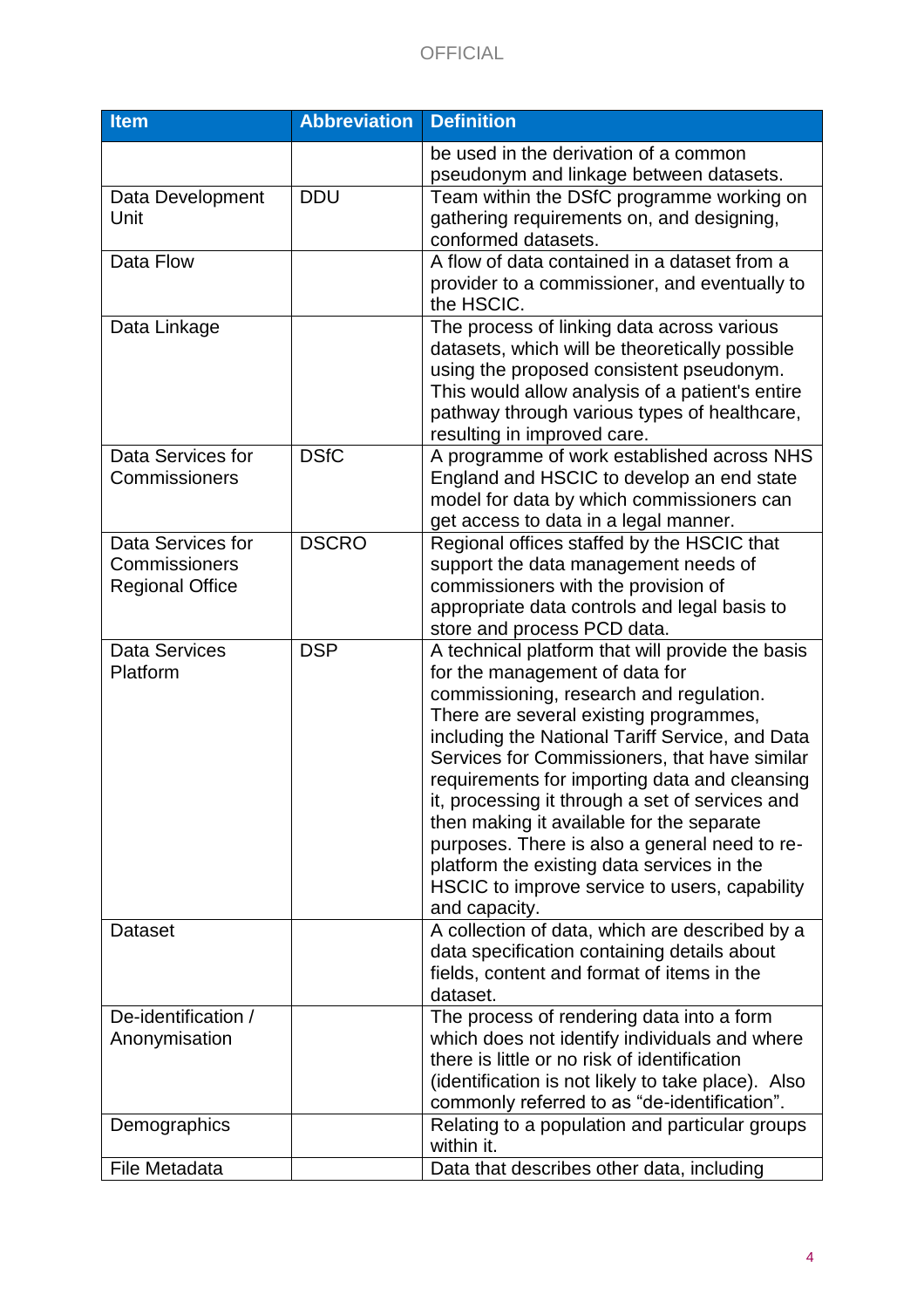| <b>Item</b>                  | <b>Abbreviation</b> | <b>Definition</b>                               |
|------------------------------|---------------------|-------------------------------------------------|
|                              |                     | summary information for the file being          |
|                              |                     | uploaded into the system.                       |
| <b>Future State</b>          | <b>FSS</b>          | A technical platform hosted by the HSCIC and    |
| Solution                     |                     | designed by DSfC in order to be able to         |
|                              |                     | receive, process and disseminate all            |
|                              |                     | commissioning flows centrally.                  |
| <b>Health and Social</b>     | <b>HSCIC</b>        | National provider of information, data and IT   |
| Care Information             |                     | systems for health and social care. It is an    |
| Centre                       |                     | executive non-departmental public body,         |
|                              |                     | sponsored by the Department of Health.          |
| Improving Access to          | <b>IAPT</b>         | Collection of national data on IAPT, to         |
| Psychological                |                     | encourage improved access to talking            |
| <b>Therapies</b>             |                     | therapies for people with common mental         |
|                              |                     | health problems such as depression and          |
|                              |                     | anxiety disorders.                              |
| Information                  | <b>ISN</b>          | Published by the Standardisation Committee      |
| <b>Standards Notice</b>      |                     | for Care Information (SCCI) to announce new     |
|                              |                     | or changed Information Standards and Data       |
|                              |                     | Collections.                                    |
| <b>Local Flows</b>           |                     | Data flows that are only used by local          |
|                              |                     | organisations for local purposes and do not     |
|                              |                     | follow national standards for the most part;    |
|                              |                     | this increases the reliance on local expertise. |
| <b>Mental Health and</b>     | <b>MHLDDS</b>       | The Mental Health Minimum Data Set              |
| <b>Learning Disabilities</b> |                     | (MHMDS) was renamed Mental Health and           |
| Data Set                     |                     | Learning Disabilities Data Set (MHLDDS)         |
|                              |                     | following an expansion in scope (from           |
|                              |                     | September 2014) to include learning             |
|                              |                     | disabilities and autism spectrum disorder       |
|                              |                     | patients. The dataset contains record-level     |
|                              |                     | data about the care of adults and older people  |
|                              |                     | using secondary mental health, learning         |
|                              |                     | disabilities or autism spectrum disorder        |
|                              |                     | services.                                       |
| <b>Mental Health</b>         | <b>MHSDS</b>        | The MHSDS is a patient level, output based,     |
| <b>Services Data Set</b>     |                     | secondary uses dataset which delivers robust,   |
|                              |                     | comprehensive, nationally consistent and        |
|                              |                     | comparable person-based information for         |
|                              |                     | children, young people and adults who are in    |
|                              |                     | contact with Mental Health Services. The        |
|                              |                     | dataset combines MHLDDS, CAMHS, Mental          |
|                              |                     | Health Care Cluster, Mental Health Clustering   |
|                              |                     | Tool, Children and Young People's IAPT and      |
|                              |                     | some areas of the Learning Disability Census    |
|                              |                     | and Assuring Transformation standard. It has    |
|                              |                     | been approved by SCCI and will be a             |
|                              |                     | mandatory flow from January 2016 onwards.       |
| <b>NHS England</b>           | <b>NHSE</b>         | The purpose of NHS England is to improve        |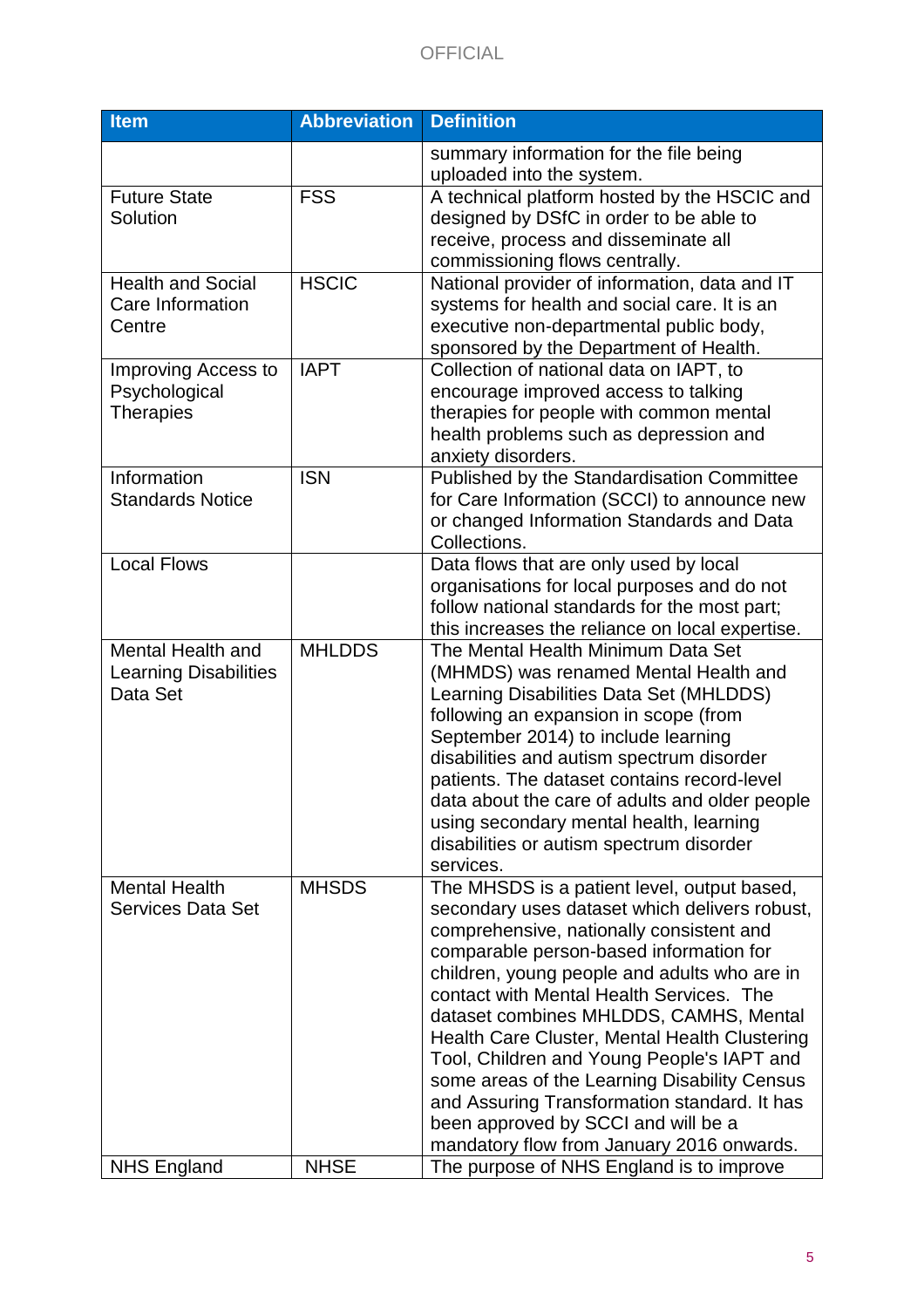| <b>Item</b>                               | <b>Abbreviation Definition</b> |                                                                                                                                                                                                                                                                                                                                                                                                                                                                                                                  |
|-------------------------------------------|--------------------------------|------------------------------------------------------------------------------------------------------------------------------------------------------------------------------------------------------------------------------------------------------------------------------------------------------------------------------------------------------------------------------------------------------------------------------------------------------------------------------------------------------------------|
|                                           |                                | health outcomes of people in England,<br>securing the best possible outcomes for<br>patients and ensuring fairness and equality for<br>all users.                                                                                                                                                                                                                                                                                                                                                                |
| <b>Patient Identifiable</b><br>Data       | <b>PID</b>                     | Any data that could potentially identify an<br>individual. This could happen with almost any<br>field, for example, a rare procedure code<br>alone could create the risk of an individual<br>being identified.                                                                                                                                                                                                                                                                                                   |
| Personal<br><b>Confidential Data</b>      | <b>PCD</b>                     | Term used in the Caldicott Information<br>Governance Review and describes personal<br>information about identified or identifiable<br>individuals.                                                                                                                                                                                                                                                                                                                                                               |
| Personal<br>Demographic<br>Service        | <b>PDS</b>                     | The national electronic database of NHS<br>patient demographic details such as name,<br>address, date of birth and NHS Number.                                                                                                                                                                                                                                                                                                                                                                                   |
| Re-identification                         |                                | Re-identification is the process by which<br>anonymized personal data is matched with its<br>true owner. This can be achieved by reverse<br>application of the relevant keys through the<br>anonymisation engine or by use of a look-up<br>table containing patient identifiers and<br>pseudonyms. In order to protect the privacy<br>interests of consumers, personal identifiers,<br>such as name and social security number, are<br>often removed from databases containing<br>sensitive information.         |
| Schedule 6B                               |                                | The part of the NHS England Standard<br>Contract where all reporting requirements are<br>outlined. These requirements are broken<br>down into three sections; National<br><b>Requirements Reported Centrally, National</b><br>Requirements Reported Locally and Local<br>Requirements Reported Locally.                                                                                                                                                                                                          |
| Section 251 of the<br><b>NHS Act 2006</b> |                                | A means of legally accessing data in specific<br>circumstances where anonymised information<br>is not sufficient and where patient consent is<br>not practicable. An application for section 251<br>support requires explicit details about data<br>flows and full justification about why each<br>identifiable piece of information is required<br>and how this allows the aims to be met.<br>However, they are time limited and are due to<br>expire in April 2017, hence the need for<br>alternative methods. |
| <b>Sensitive Data</b>                     |                                | Data that could be considered sensitive, such<br>as race, religion, sexual orientation etc.                                                                                                                                                                                                                                                                                                                                                                                                                      |
| <b>Standard Contract</b>                  |                                | The NHS Standard Contract is mandated by                                                                                                                                                                                                                                                                                                                                                                                                                                                                         |